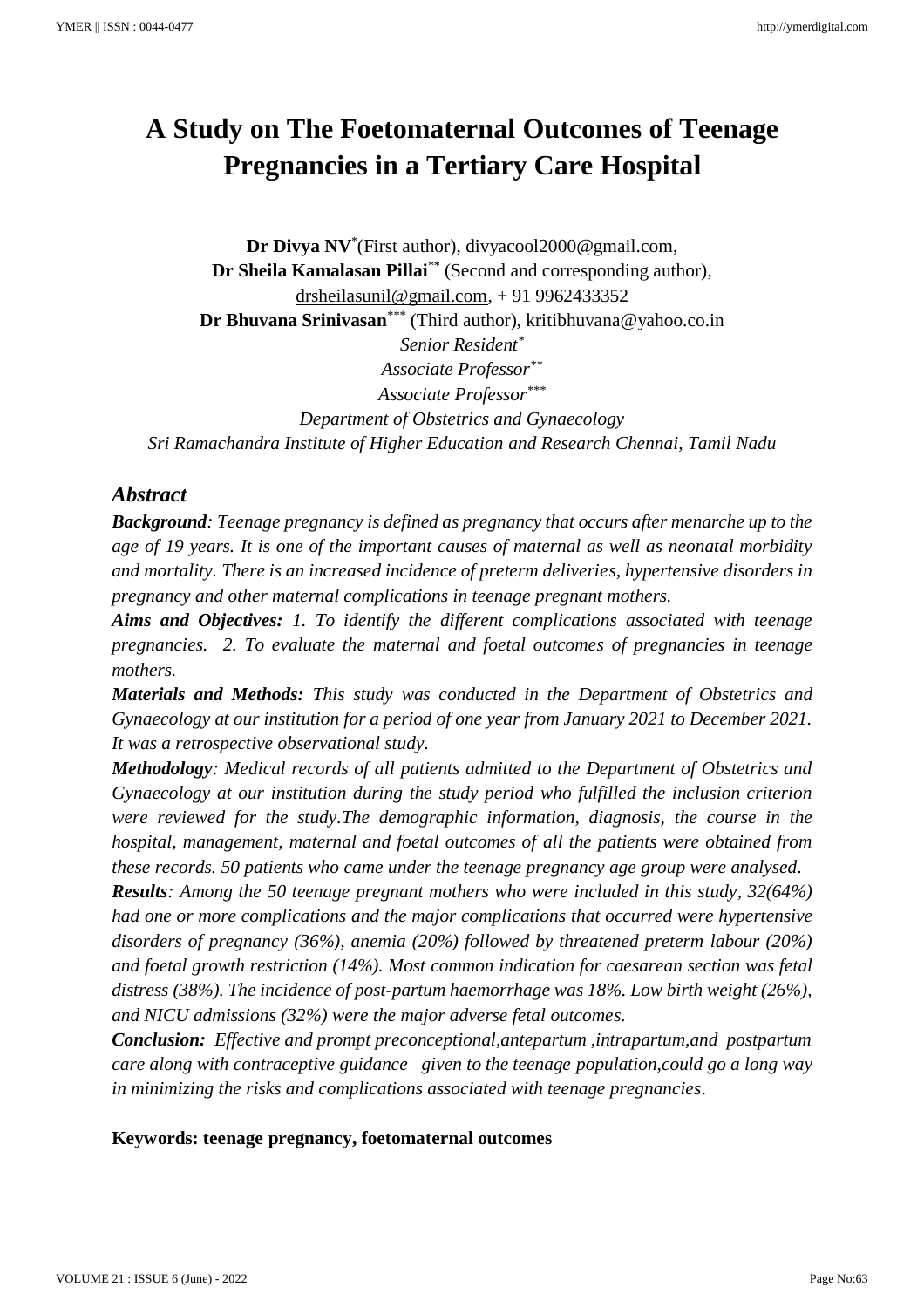# **Introduction;**

Teenage pregnancy, also known as adolescent pregnancy, is [pregnancy](https://en.wikipedia.org/wiki/Pregnancy) in a female under the age of 20 years according to the  $\underline{WHO}$ .<sup>[1]</sup>

Worldwide complications related to pregnancy are the most common cause of death among females of 15 to 19 years of age.[2]

Teenage pregnancy in developing countries often occurs within marriage and half are planned.[2] However, in these societies, early pregnancy may combine with [malnutrition](https://en.wikipedia.org/wiki/Malnutrition) and inaccessible health care to cause maternal and foetal complications. [Educational](https://en.wikipedia.org/wiki/Comprehensive_sex_education)  [interventions](https://en.wikipedia.org/wiki/Comprehensive_sex_education) and access to [birth control](https://en.wikipedia.org/wiki/Birth_control) can reduce unintended teenage pregnancies<sup>[3].</sup>

The combination of poor nutrition and early child bearing expose young women to serious health-risks during pregnancy and childbirth, including damage to the reproductive tract, pregnancy- related complications, such as anaemia, hypertensive diseases of pregnancy, preterm labour, cephalopelvic disproportion, malpresentation, maternal mortality, perinatal and neonatal mortality, and low birthweight $[4,5]$ 

There was no greater risk of adverse obstetric outcomes in adolescent women who received adequate prenatal care compared with adult women of similar sociodemographic background <sup>[6].</sup> Another study stated that a teenage antenatal clinic would result in better outcomes among teenage pregnancies [7]. Our study was intended to study the foetomaternal outcomes of teenage pregnant mothers getting admitted to a tertiary care hospital.

**Aims and Objectives:** 1. To identify the different complications associated with teenage pregnancies. 2. To evaluate the maternal and foetal outcomes of pregnancies in teenage mothers

**Materials and Methods:** This study was conducted in the Department of Obstetrics and Gynaecology at our institution for a period of one year from January 2021 to December 2021. Study design: retrospective observational study

Study period: January 2021 to December 2021

Sample size: All antenatal mothers satisfying the inclusion criteria admitted in our institution during the study period.

Inclusion criteria: All antenatal mothers with pregnancies occurring from the time of menarche up to the completion of 19 years of age.

Exclusion criteria : 1.All antenatal mothers with pregnancies occurring after the completion of 19 years of age.2.All antenatal mothers with pregnancies occurring up to the completion of 19 years of age who opted for Medical Termination of Pregnancy.

Methodology: Medical records of all antenatal mothers admitted to the Department of Obstetrics and Gynaecology at our institution during the study period who fulfilled the inclusion criterion were reviewed for the study. The demographic information, diagnosis, the course in the hospital, management, maternal and foetal outcomes of all the above mothers were obtained from these records. MS excel was used for statistical purpose.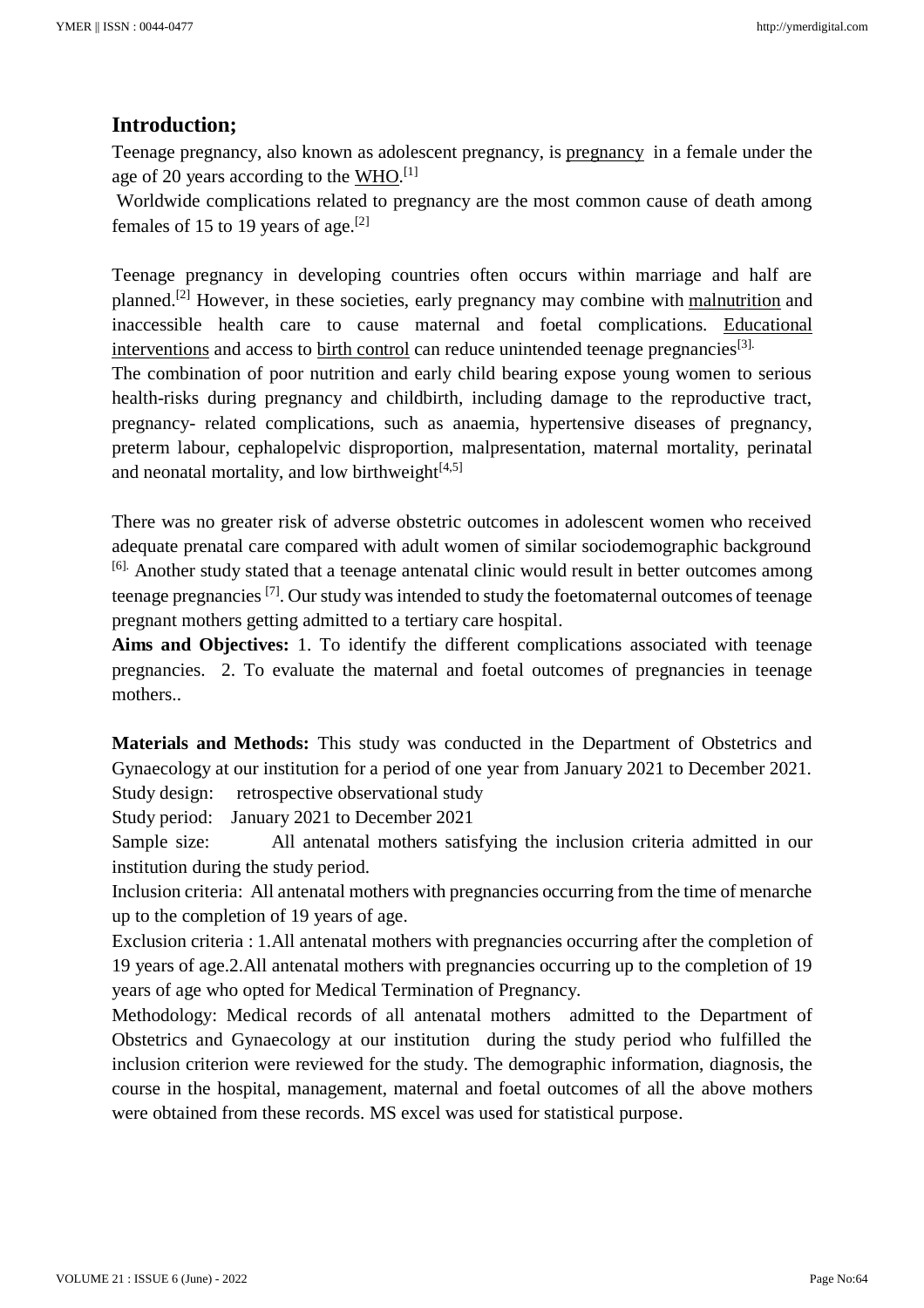### **Results:**

In the present study we have analyzed 50 teenage pregnant mothers who were admitted and delivered in our institution.

Table 1: Distribution According to The Gestational Age

| <b>Gestational age</b> | $N(\%)$     |
|------------------------|-------------|
| <b>TERM</b>            | 39 (78%)    |
| <b>PRETERM</b>         | 11(22%)     |
| <b>TOTAL</b>           | $50(100\%)$ |

Out of the 50 pregnant mothers in the study group, 39 (78%) were term and 11 (22%) were preterm.(Table 1)

Table 2 Distribution According To The Gravidity

| <b>GRAVIDA</b> | $N(\%)$     |
|----------------|-------------|
| <b>PRIMI</b>   | 35(70%)     |
| <b>MULTI</b>   | $15(30\%)$  |
| <b>TOTAL</b>   | $50(100\%)$ |

In our study group there were 35 primi gravidae and 15 multi gravidae. Among the 15 multigravidae, 12 had first trimester miscarriages before the current pregnancy which constituted 24% of the study group and was one of the most common complications seen in teenage pregnancy. (TABLE 2)

Table 3: Incidence Of Complications In Teenage Pregnancies

| <b>Risk factors</b>                       |                | $N(\%)$    |
|-------------------------------------------|----------------|------------|
| <b>GESTATIONAL</b><br><b>HYPERTENSION</b> |                | $11(22\%)$ |
| <b>ANEMIA</b>                             |                | $10(20\%)$ |
| <b>THREATENED</b><br><b>LABOUR</b>        | <b>PRETERM</b> | 10(20%)    |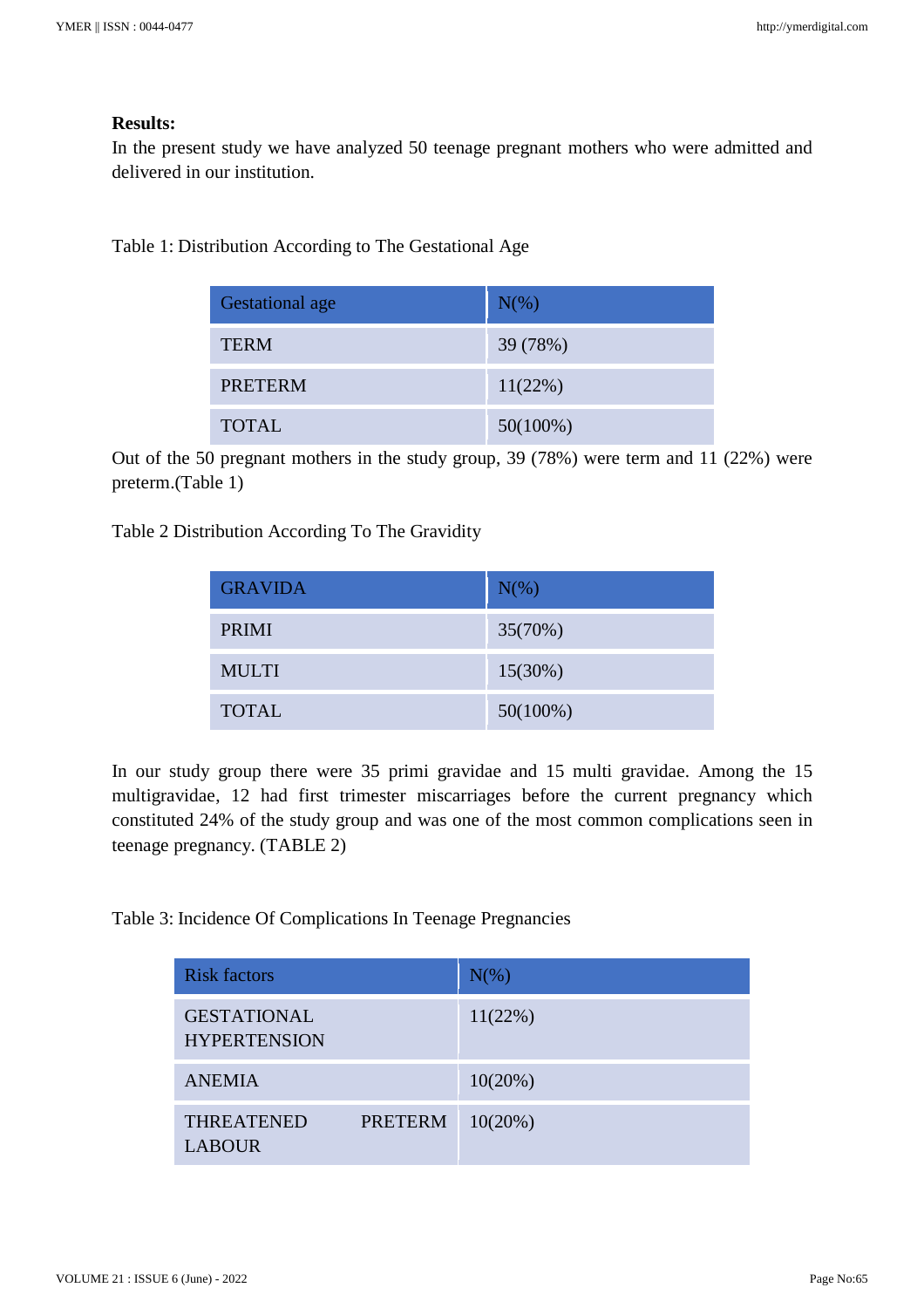| <b>FOETAL</b><br><b>RESTRICTION</b>   | $GROWTH$ 7(14%) |           |
|---------------------------------------|-----------------|-----------|
| <b>OLIGOHYDRAMNIOS</b>                |                 | 6(12%)    |
| PRE ECLAMPSIA                         |                 | $5(10\%)$ |
| <b>ECLAMPSIA</b>                      |                 | 2(4%)     |
| <b>GESTATIONAL</b><br><b>MELLITUS</b> | <b>DIABETES</b> | 3(6%)     |

Among the 50 teenage mothers in the study group,32(64%) had one or more of the complications mentioned in the above table.

The major complications associated with teenage pregnancy in our study group were gestational hypertension (22%), anemia (20%), and threatened preterm labour (20%). The other complications included oligohydramnios (12%), preeclampsia (10%), eclampsia (4%) and Gestational Diabetes Mellitus (6%). 7 patients had Foetal Growth Restriction which constituted 14% of the study group (TABLE 3). Overall hypertensive disorders of pregnancy was the commonest complication that occurred in 36% of patients. 44% of those with anemia required blood transfusion for anemia correction. Among the 50 patients, 15 patients had more than 1 complication.

Out of the 50 patients 37(74%) had undergone normal vaginal delivery and 13 (26%) had undergone Cesarean Section.

Table 4: Indications for Cesarean Section  $(N= 13)$ 

| <b>INDICATIONS</b>                   | $N(\%)$     |
|--------------------------------------|-------------|
| <b>FETAL DISTRESS</b>                | 5(38%)      |
| <b>MALPRESENTATION</b>               | 2(15%)      |
| <b>SEVERE</b><br><b>PREECLAMPSIA</b> | 2(23%)      |
| PREVIOUS LSCS                        | $2(13.3\%)$ |
| <b>ABRUPTIO PLACENTA</b>             | $1(7.6\%)$  |
| <b>ECLAMPSIA</b>                     | $1(7.6\%)$  |
|                                      |             |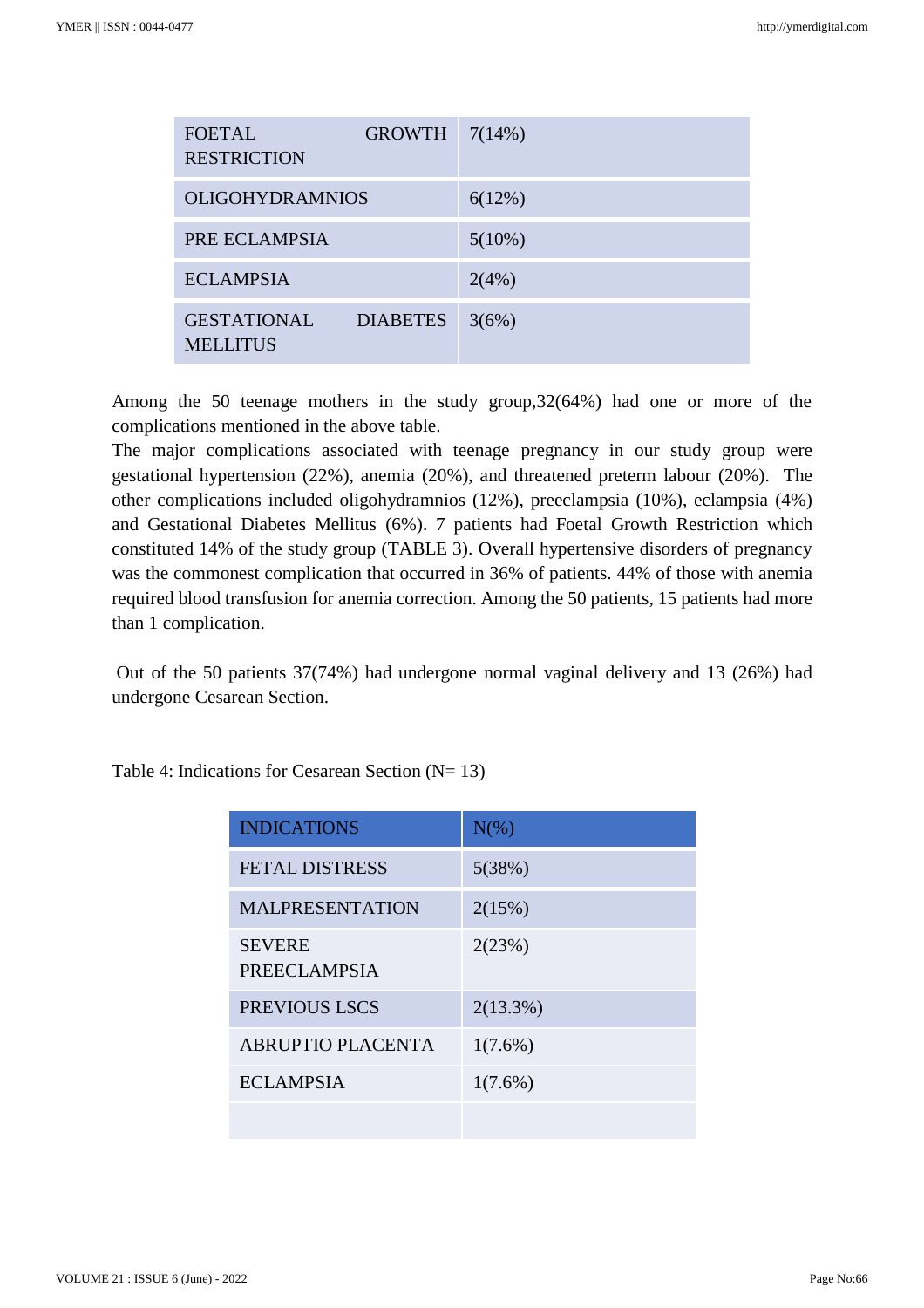Among the 13 mothers who had undergone cesarean section, the most common indication was fetal distress (38%), followed by severe preeclampsia (23%), malpresentation (15%), previous LSCS (15%), abruptio placenta (7.6%) and eclampsia (7.6%). (TABLE 4)

In our study group, we had analysed the blood loss during delivery which included both normal deliveries and cesarean sections. Among the 50 mothers, 41(82%) had blood loss less than  $\leq$ 500 ml and 9(18%) had blood loss  $>$ 500 ml. Among the 9 mothers who had postpartum haemorrhage, 4 required blood transfusion to manage PPH. No maternal mortalities were encountered in this study.

| Weight of the<br>baby at birth | $N(\%)$    |
|--------------------------------|------------|
| $\langle 2kg$                  | $5(10\%)$  |
| $2.1 - 2.5$ kg                 | 8(16%)     |
| $2.6 - 3$ kg                   | $20(40\%)$ |
| $>3$ kg                        | 17(34%)    |

Table 5: Distribution According to Birth Weight of Babies:

Birth weight of the babies were analyzed in this study. 13 (26%) babies had low birth weight of less than 2.5 kg.

Among them 5 babies (38%) had birth weight less than 2 kg.

Out of the 50 babies in the study group, 16 (32%) babies required NICU care, 13 (26%) babies were of low birth weight and 7(14%) babies had low APGAR at birth. There were no cases of perinatal mortality in our study group. There were no cases of intra uterine foetal demise or still birth in our study group.

Discussion:

Table 6: Comparison Of The Parameters Of Fetomaternal Outcome With Other Studies

| <b>PARAMETER</b>                | <b>OUR STUDY</b> | <b>OTHER STUDIES</b>  |
|---------------------------------|------------------|-----------------------|
| <b>Maternal complications</b>   |                  |                       |
| Threatened preterm labour       | 20%              | 16% (Bhalerao et al)  |
|                                 |                  | 27.4% (Yasmin et al)  |
|                                 |                  |                       |
| disorders<br>Hypertensive<br>1n |                  |                       |
| pregnancy                       | 36%              | 20.17% (Yasmin et al) |
|                                 |                  | 14.2 % (Sharma et al) |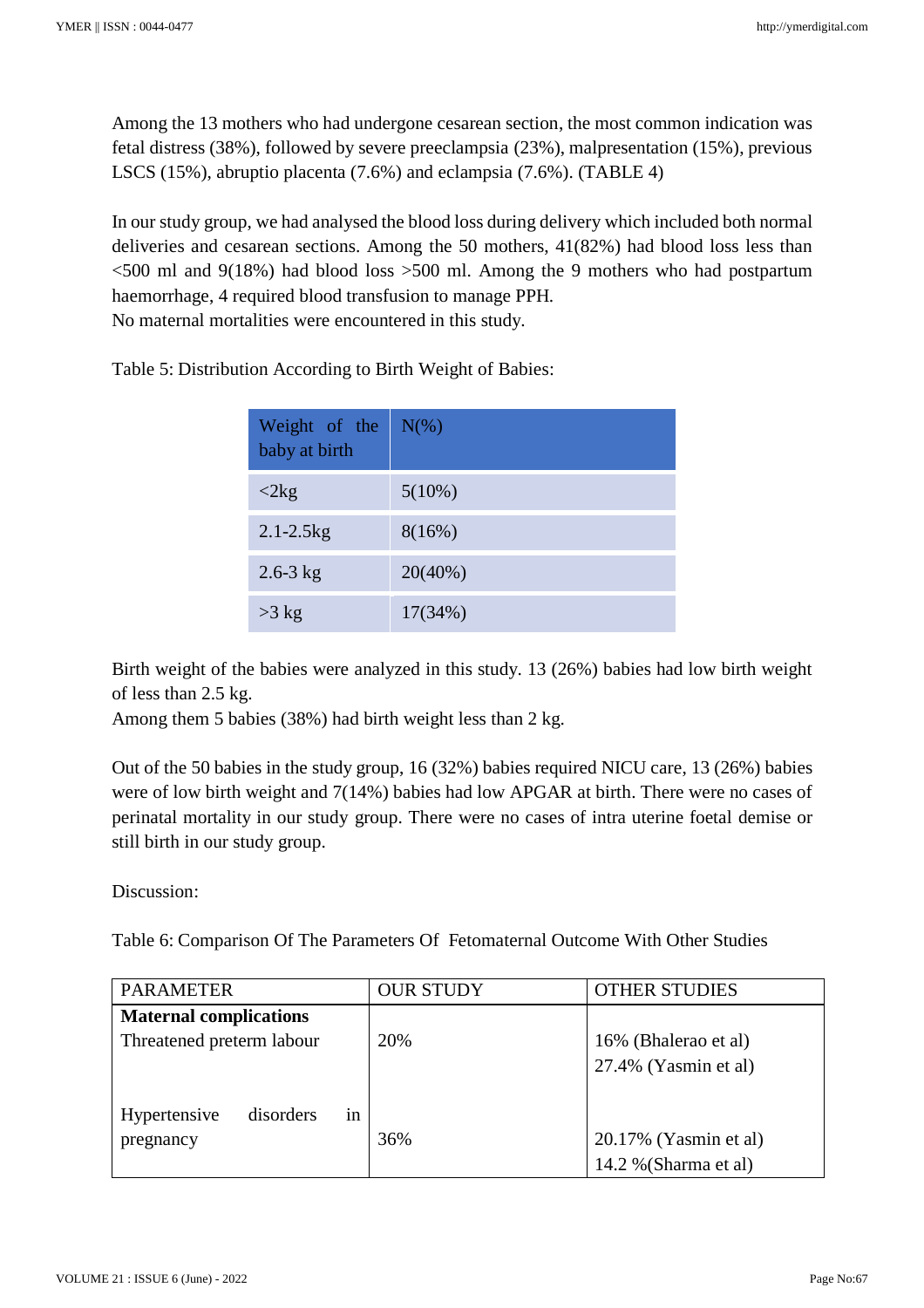| <b>Foetal Growth Restriction</b> |     |                          |
|----------------------------------|-----|--------------------------|
|                                  | 14% | 8.4% (Yasmin et al)      |
|                                  |     | 5.5% (Saxena et al)      |
|                                  |     |                          |
| Anemia                           | 20% | 8.12% (Yasmin et al)     |
|                                  |     | 25% (Saxena et al)       |
| Mode of delivery                 |     |                          |
| Cesarean section                 | 26% | $11.6\%$ (Yasmin et al)  |
|                                  |     | 34% (Mukhopadhyay et al) |
|                                  |     |                          |
| Fetal outcome                    |     |                          |
|                                  |     |                          |
| Low birth weight                 | 26% | 16.8% (Yasmin et al)     |
|                                  |     | 33% (Mukhopadhyay et al) |

The above table shows the comparison of our study with other similar studies in terms of various maternal complications, mode of delivery and fetal outcomes. Among the 50 mothers in the study group, we had 11(22%) preterm deliveries. Higher incidence of preterm deliveries among teenagers was also seen in other studies by Yasmin et al<sup>[8]</sup> and Bhalerao et al<sup>[9]</sup>. Other studies also had similar findings, which further support the finding that young maternal age is a risk factor for preterm deliveries .

12 among the 50 patients had previous history of first trimester miscarriage which itself is one of the complications of teenage pregnancy. Similar outcomes have been shown by other studies by Yasmin et al $^{[8]}$  and Sharma et al $^{[10]}$ .

The most common complication identified in our study group was hypertensive disorders of pregnancy which occurred in 36% and it was also one of the major contributors for preterm deliveries. Studies done by Yasmin et al<sup>[8]</sup> has shown similar results . This shows that patients in teenage group have higher risk of developing hypertensive disorders of pregnancy.

The complication with next highest incidence was anemia which occurred in 20% of the study group. This is more likely because of the poor nutrition and also the inadequate antenatal care of teenage mothers. A number of studies have showed that teenage pregnancy was significantly associated with anaemia . Studies by Mukhopadhyay et  $al^{[11]}$  and Ehrenthal et  $al^{[12]}$  have shown that women below 20 years of age had 1.3 times higher risk for peripartum transfusion, compared with women aged 20–34 years.

The incidence of threatened preterm labour of 20% in our study was found to be higher than in other studies. The incidence of foetal growth restriction reported by Saxena et al<sup>13]</sup> and Yasmin et al<sup>[8]</sup> was about 5-9% which is comparable to our study which showed an incidence of 14%.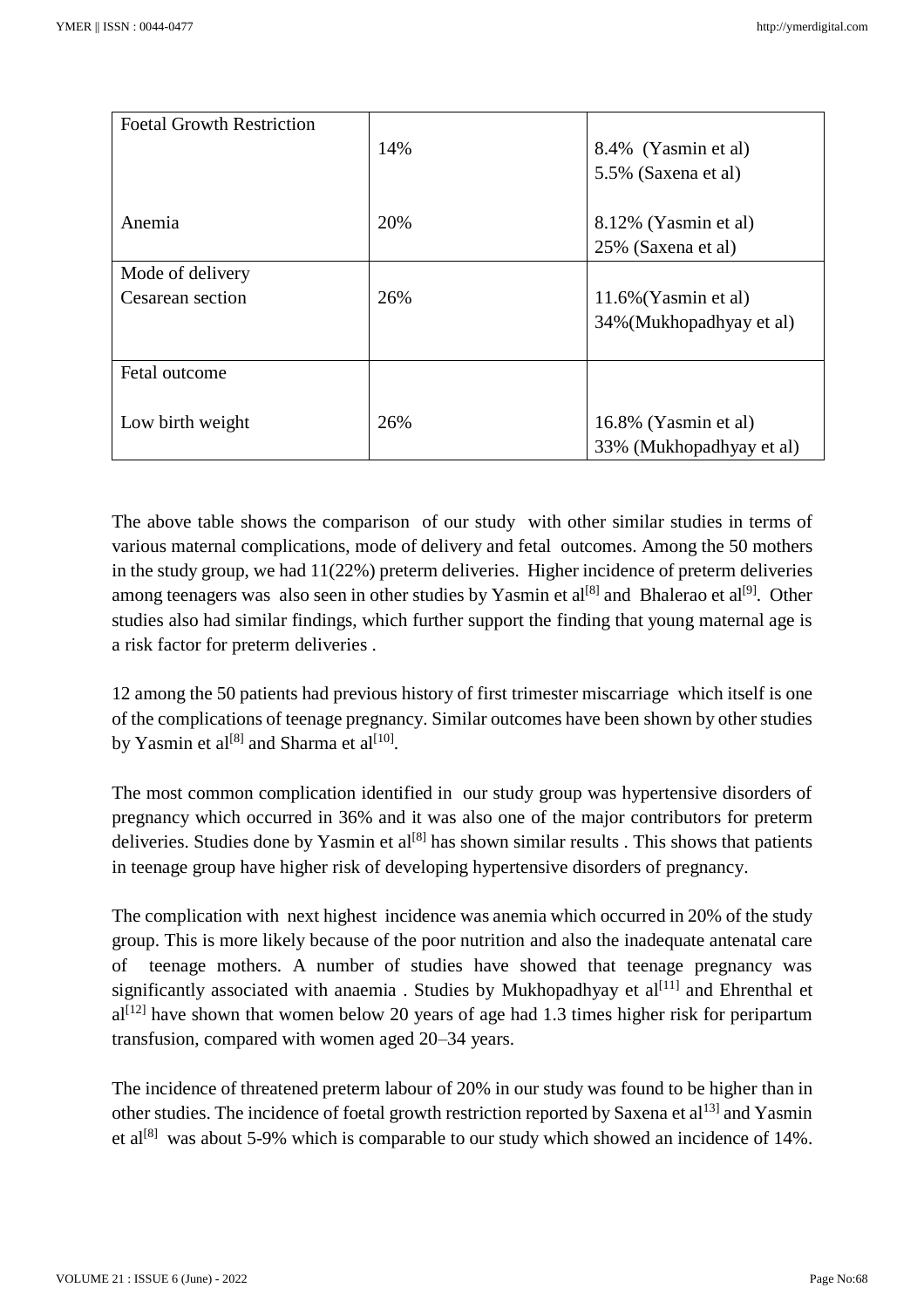There was a higher incidence of normal vaginal delivery of 74% and cesarean delivery of only 26% in our study group. Majority of studies have shown similar results namely the studies by Yasmin et al<sup>[8]</sup> (11.6%), Mukhopadhyay et al<sup>[11]</sup> (34%), and Bhalerao et al<sup>[9]</sup> (6%). The most common indication for cesarean section in our study group was fetal distress followed by severe preeclampsia and malpresentation. Similar results were shown in other studies with fetal distress being the most common indication followed by malpresentation and cephalopelvic disproportion among teenage mothers.

9 patients (18%) in our study group had postpartum haemorrhage out of which 4 patients  $(8\%)$ required blood transfusions. According to Farg et al<sup>[14]</sup>, high percentage of teenage pregnant mothers had perineal tears and postpartum hemorrhage compared to adult pregnant women. This may be related to anemia and increased blood loss during delivery which may increase the risk of postpartum hemorrhage and puerperal infection. Furthermore, teenage mothers are at increased risk of anemia in the postpartum period. Study by Shruti et  $al^{[15]}$ pointed out that severe anemia can lead to preterm labor and postpartum hemorrhage. Treffers et al<sup>[16]</sup> has indicated that many health problems are particularly associated with negative outcomes of pregnancy during adolescence such as postpartum hemorrhage.

In our present study, 26% of babies were of low birth weight and 32 % of babies required NICU care. Various studies done by other authors have also supported an increased incidence of low birth weight and foetal growth restriction among adolescent pregnant mothers. Conclusion:

Teenage pregnancy is a public health problem of great magnitude in both developed and developing countries. According to our study, hypertensive disorders of pregnancy was the most common risk complication associated with teenage pregnancies followed by anemia and threatened preterm labour.There were no cases of maternal or perinatal mortality in our study group.Effective and prompt preconceptional,antepartum ,intrapartum,and postpartum care along with contraceptive guidance given to the teenage population,could go a long way in minimizing the risks and complications associated with teenage pregnancies.

#### REFERENCES:

- *1. Adolescent pregnancy(PDF). World Health Organisation.2004.p.5. ISBN 978-9241591454. Retrieved 28 July 2017.*
- *2. Adolescent pregnancy.World Health Organisation.23 February 2018. Retrieved 2 November 2018.*
- *3. Oringanje, Chioma; Meremikwu, Martin M; Eko, Hokehe; Esu, Ekpereonne; Meremikwu, Anne; Ehiri, John E (3 February 2016). ["Interventions for preventing unintended pregnancies](https://www.ncbi.nlm.nih.gov/pmc/articles/PMC8730506)  [among adolescents".](https://www.ncbi.nlm.nih.gov/pmc/articles/PMC8730506) Cochrane Database of Systematic Reviews. 2016 (2): CD005215. [doi](https://en.wikipedia.org/wiki/Doi_(identifier))[:10.1002/14651858.cd005215.pub3.](https://doi.org/10.1002%2F14651858.cd005215.pub3) [PMC](https://en.wikipedia.org/wiki/PMC_(identifier)) [8730506.](https://www.ncbi.nlm.nih.gov/pmc/articles/PMC8730506) [PMID](https://en.wikipedia.org/wiki/PMID_(identifier)) [26839116](https://pubmed.ncbi.nlm.nih.gov/26839116)*
- *4. Agarwal N, Reddaiah VP. Factors affecting birthweight in a suburban community. Health Popul Perspect Issue. 2005;28:189–96. [Google [Scholar\]](https://scholar.google.com/scholar_lookup?journal=Health+Popul+Perspect+Issue&title=Factors+affecting+birthweight+in+a+suburban+community&author=N+Agarwal&author=VP+Reddaiah&volume=28&publication_year=2005&pages=189-96&)*
- *5. World Health Organization. Towards adulthood: exploring the sexual and reproductive health of adolescents in South Asia. Geneva: World Health Organization; 2003. p. 244. [\[Google](https://scholar.google.com/scholar_lookup?title=Towards+adulthood:+exploring+the+sexual+and+reproductive+health+of+adolescents+in+South+Asia&publication_year=2003&)  [Scholar\]](https://scholar.google.com/scholar_lookup?title=Towards+adulthood:+exploring+the+sexual+and+reproductive+health+of+adolescents+in+South+Asia&publication_year=2003&)*